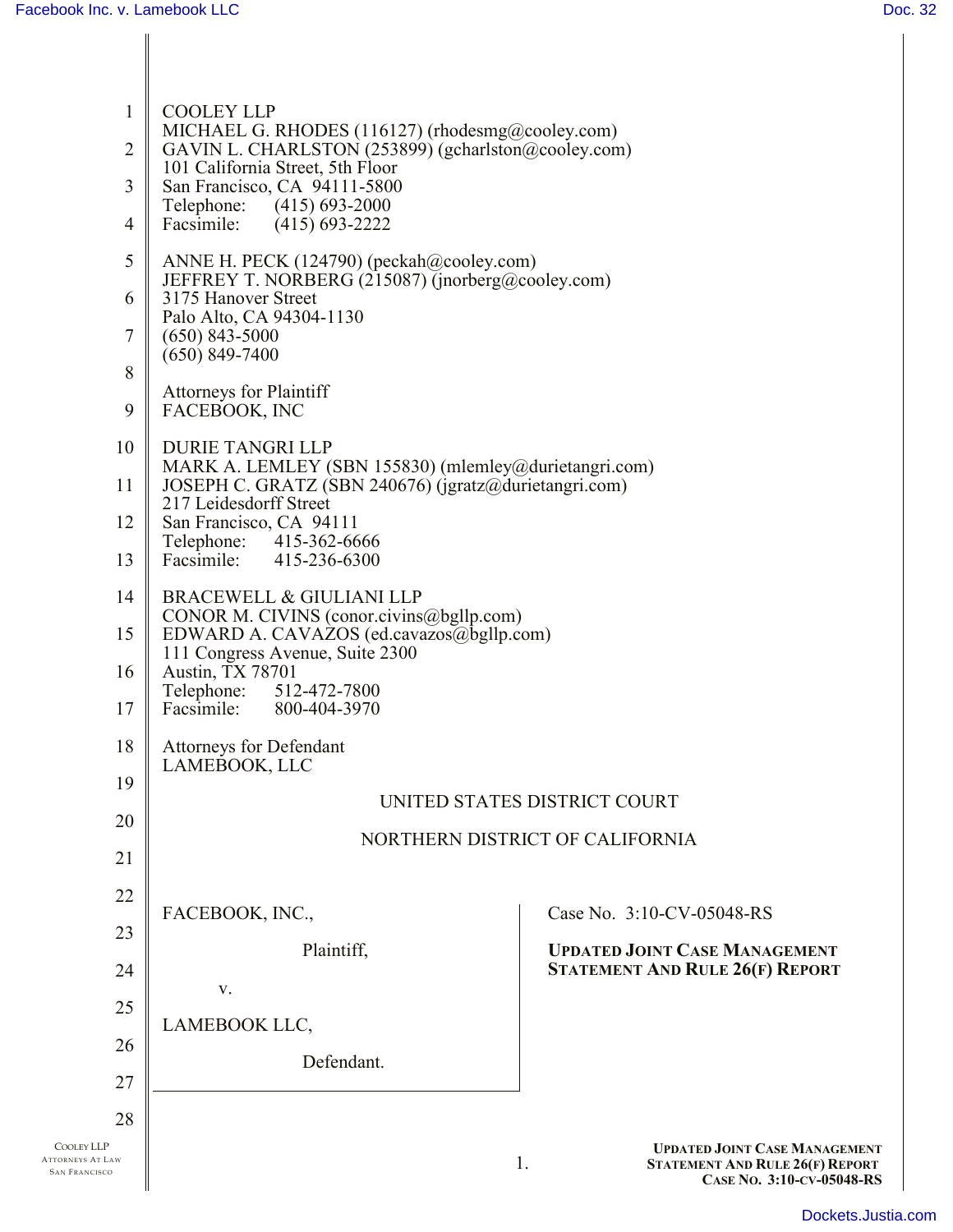| $\mathbf{1}$   | Pursuant to Federal Rule of Civil Procedure 26(f), a conference was held on February 9,                           |  |  |
|----------------|-------------------------------------------------------------------------------------------------------------------|--|--|
| $\overline{2}$ | 2011, between Anne H. Peck and Jeffrey T. Norberg of Cooley LLP, counsel to Plaintiff                             |  |  |
| 3              | Facebook, Inc. ("Facebook"); and Conor M. Civins, Edward A. Cavazos, and Joseph C. Gratz,                         |  |  |
| $\overline{4}$ | counsel to Defendant Lamebook, Inc. ("Lamebook"). The parties submit this Updated Case                            |  |  |
| 5              | Management Statement and Rule 26(f) Report pursuant to Local Rule 16-9(a), the March 1, 2007                      |  |  |
| 6              | Standing Order for All Judges of the Northern District of California, and this Court's Notice                     |  |  |
| $\overline{7}$ | continuing the March 3, 2011 case management conference (D.I. 24).                                                |  |  |
| 8              | DESCRIPTION OF THE CASE                                                                                           |  |  |
| 9              | <b>JURISDICTION AND SERVICE</b><br>1.                                                                             |  |  |
| 10             | This court has subject matter jurisdiction over Facebook's claims under 28 U.S.C. §§1331                          |  |  |
| 11             | and 1338(a), as the case involves a dispute regarding alleged trademark infringement and                          |  |  |
| 12             | violations of the Anti-Cybersquatting Consumer Protection Act under 15 U.S.C. § 1125. This                        |  |  |
| 13             | Court has supplemental jurisdiction over state law claims under 28 U.S.C. § 1367. Facebook                        |  |  |
| 14             | asserts that venue is proper in this Court under 28 U.S.C. § 1391, as Facebook maintains its                      |  |  |
| 15             | principal place of business in this District and a substantial part of the events giving rise to the              |  |  |
| 16             | claims at issue occurred in this District. Lamebook has moved to dismiss this action in favor of                  |  |  |
| 17             | an earlier-filed suit in the Western District of Texas. All parties have been served.                             |  |  |
| 18             | <b>FACTS</b><br>2.                                                                                                |  |  |
| 19             | <b>Facebook Statement</b><br><b>A.</b>                                                                            |  |  |
| 20             | Facebook is a prominent provider of online networking services and is dedicated to                                |  |  |
| 21             | making the web more social, personalized, smarter and relevant. Through Facebook's website,                       |  |  |
| 22             | the Facebook Platform, Social Plugins and other tools, hundreds of millions of Facebook users                     |  |  |
| 23             | enjoy personalized and relevant internet experiences. Facebook has provided its services under                    |  |  |
| 24             | the FACEBOOK trademark since February 4, 2004. The FACEBOOK trademark is a famous                                 |  |  |
| 25             | mark under 15 U.S.C. § 1125(c)(2)(A).                                                                             |  |  |
| 26             | Facebook alleges that Lamebook misappropriated the FACEBOOK brand by adopting,                                    |  |  |
| 27             | using and applying to register the confusingly similar and dilutive LAMEBOOK trademark.                           |  |  |
| 28             | Facebook further alleges that Lamebook misappropriated Facebook's WALL trademark.                                 |  |  |
| ١W             | <b>UPDATED JOINT CASE MANAGEMENT</b><br>2.<br><b>STATEMENT AND RULE 26(F) REPORT</b><br>CASE No. 3:10-CV-05048-RS |  |  |

COOLEY LLP ATTORNEYS AT LA SAN FRANCISCO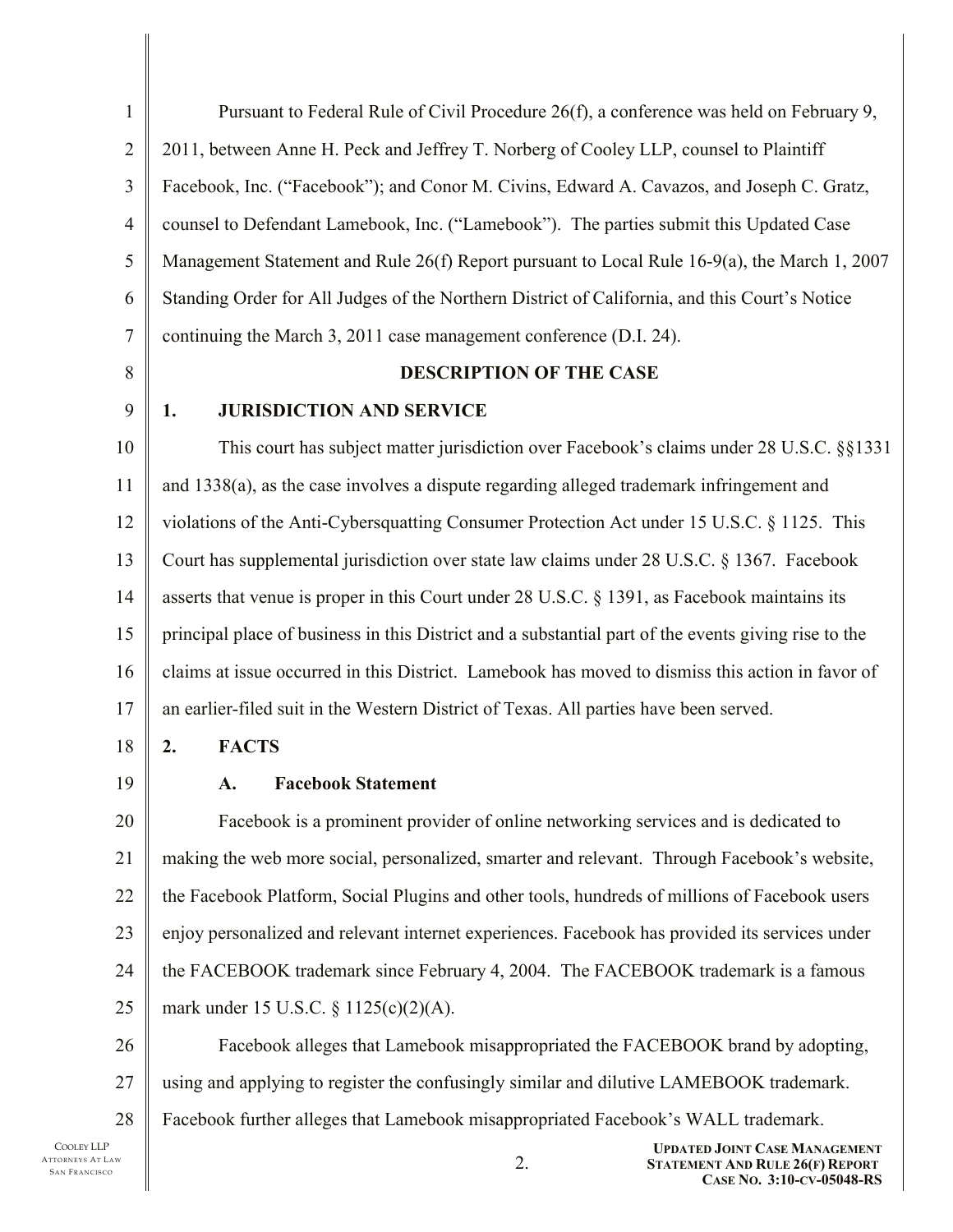1 2 3 4 5 6 Facebook alleges that Lamebook's acts as stated in the complaint give rise to a likelihood of dilution and consumer confusion in the marketplace in violation of the Lanham Act and common law. Facebook also asserts claims for violations of the Anti-Cybersquatting Consumer Protection Act arising out of Lamebook's registration of the lamebook.com domain name, common law trademark infringement, and unfair competition in violation of Cal. Bus. & Prof. Code §§ 17200, *et seq.*

7 8 9 10 11 12 On November 4, 2010, after months of settlement discussions and representing to Facebook that it was considering changing its name to "Lameblog," Lamebook filed a declaratory relief action in the Western District of Texas styled *Lamebook, LLC v. Facebook, Inc.*, Civil Action No. 1:10-cv-00833 (the "Texas Action"). Facebook has filed a motion to dismiss the Texas Action on the ground that it is an improper anticipatory lawsuit. The Texas Court held a hearing on the motion on March 25, 2011, and the matter is now submitted and awaiting decision.

13

#### **B. Lamebook Statement**

14 15 Defendant Lamebook, LLC is a two-person company located in Austin, Texas. Lamebook operates an eponymous blog which makes fun of Facebook and its users.

16 17 18 19 20 21 22 23 24 Facebook doesn't like being made fun of. It asked Lamebook to switch to another name, apparently fearing that confused web surfers might think that Facebook was making fun of itself and its own users. The parties entered into discussions about resolving their dispute. The backand-forth lasted for eight months, and Lamebook faced substantial uncertainty about the matter which affected its ability to operate its business. Lamebook brought an action in federal court in Austin, Texas, where all of its operations are located, and where Facebook operates an office. That action, filed in the United States District Court for the Western District of Texas, seeks a declaration that it is not a violation of the trademark laws to operate a blog about why Facebook is lame and call it "Lamebook."

25 26 27 Several days later, Facebook filed this lawsuit. Lamebook has filed a motion to dismiss this lawsuit on the ground that the Texas Action was filed earlier and deals with substantially similar issues. That motion is currently pending.

28 **/ / /**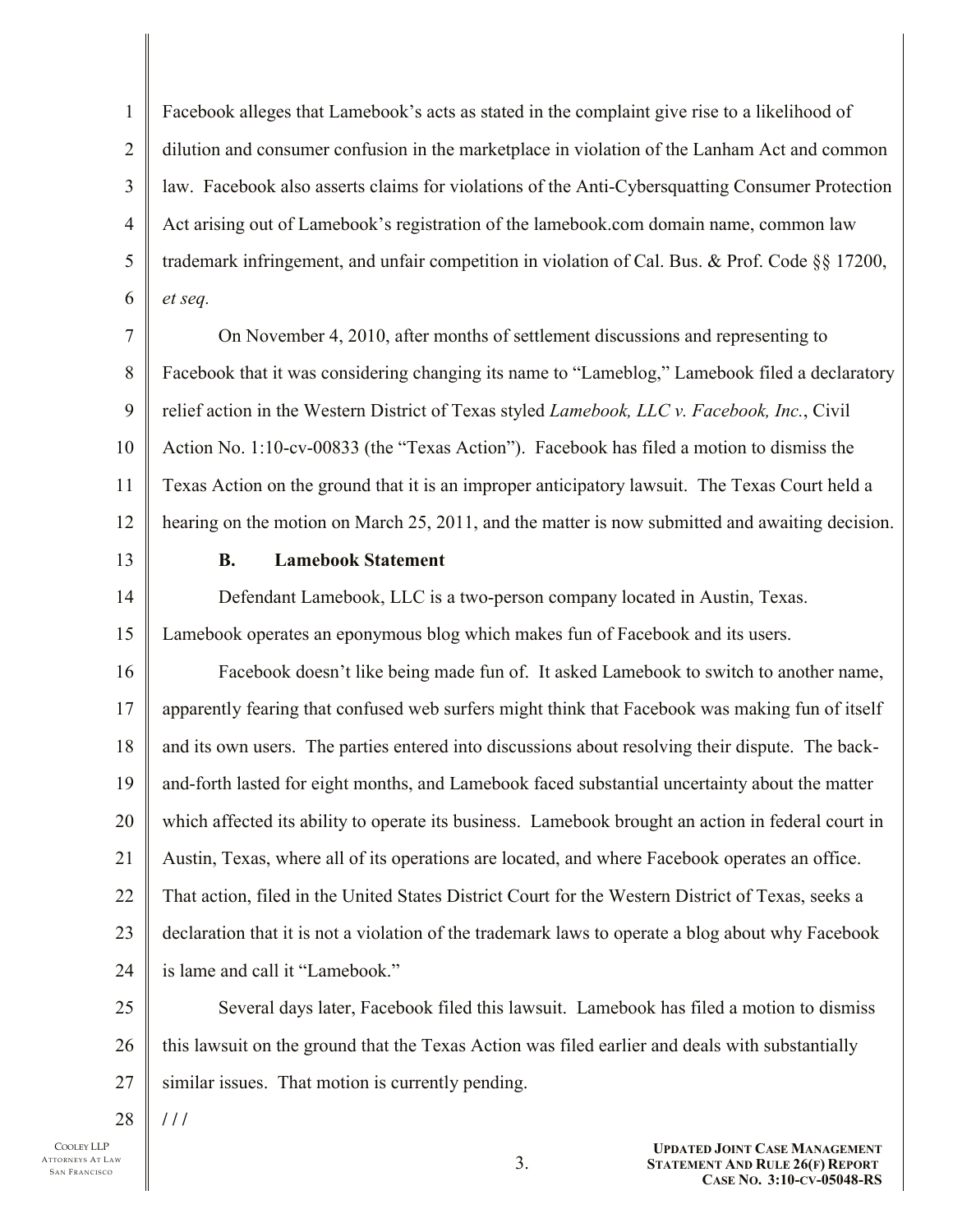| 1              | 3.                                                                                             |                | <b>LEGAL ISSUES</b>                                                                         |
|----------------|------------------------------------------------------------------------------------------------|----------------|---------------------------------------------------------------------------------------------|
| $\overline{2}$ |                                                                                                |                | Facebook submits that the following principal legal issues are in dispute:                  |
| 3              |                                                                                                | (a)            | Whether Lamebook is liable for dilution of the FACEBOOK mark pursuant to 15                 |
| $\overline{4}$ |                                                                                                |                | U.S.C. § 1125 and/or California Bus. & Prof. Code §14247;                                   |
| 5              |                                                                                                | (b)            | Whether Lamebook is liable for false designation of origin under 15 U.S.C. §                |
| 6              | 1125;                                                                                          |                |                                                                                             |
| 7              |                                                                                                | (c)            | Whether Lamebook is liable for infringement of the FACEBOOK mark pursuant                   |
| 8              |                                                                                                |                | to 15 U.S.C. § 1114, and/or common law;                                                     |
| 9              |                                                                                                | (d)            | Whether Lamebook is liable for violation of the Anti-Cybersquatting Consumer                |
| 10             |                                                                                                |                | Protection Act under 15 U.S.C. § 1125(d);                                                   |
| 11             |                                                                                                | (e)            | Whether Lamebook is liable for infringement of Facebook's WALL mark pursuant                |
| 12             |                                                                                                |                | to 15 U.S.C. § 1114, and/or common law;                                                     |
| 13             |                                                                                                | (f)            | Whether Lamebook is liable for unfair competition under the common law;                     |
| 14             |                                                                                                | (g)            | Whether Lamebook is liable for violation of California Bus. & Prof. Code §17200,            |
| 15             | et seq.;                                                                                       |                |                                                                                             |
| 16             |                                                                                                | (h)            | Whether Facebook is entitled to injunctive relief; and                                      |
| 17             |                                                                                                | (i)            | The determination of the appropriate measure of money remedies to which                     |
| 18             | Facebook is entitled.                                                                          |                |                                                                                             |
| 19             |                                                                                                |                | Lamebook respectfully submits that before any of the above issues may be addressed, this    |
| 20             |                                                                                                |                | case should be dismissed in favor of the earlier-filed Texas Action.                        |
| 21             | 4.                                                                                             | <b>MOTIONS</b> |                                                                                             |
| 22             |                                                                                                |                | Lamebook's Motion to Dismiss this matter in favor of the Texas Action is currently          |
| 23             |                                                                                                |                | pending. Lamebook's Complaint for Declaratory Relief and Facebook's Motion to Dismiss       |
| 24             |                                                                                                |                | concerning this matter in the U.S. District Court for the Western District of Texas, Austin |
| 25             |                                                                                                |                | Division, Lamebook, LLC v. Facebook, Inc., Civil Action No. 1:10-cv-00833 are currently     |
| 26             | pending in the Western District of Texas. The parties anticipate that summary judgment motions |                |                                                                                             |
| 27             |                                                                                                |                | will be filed after the close of discovery.                                                 |
| 28             | 111                                                                                            |                |                                                                                             |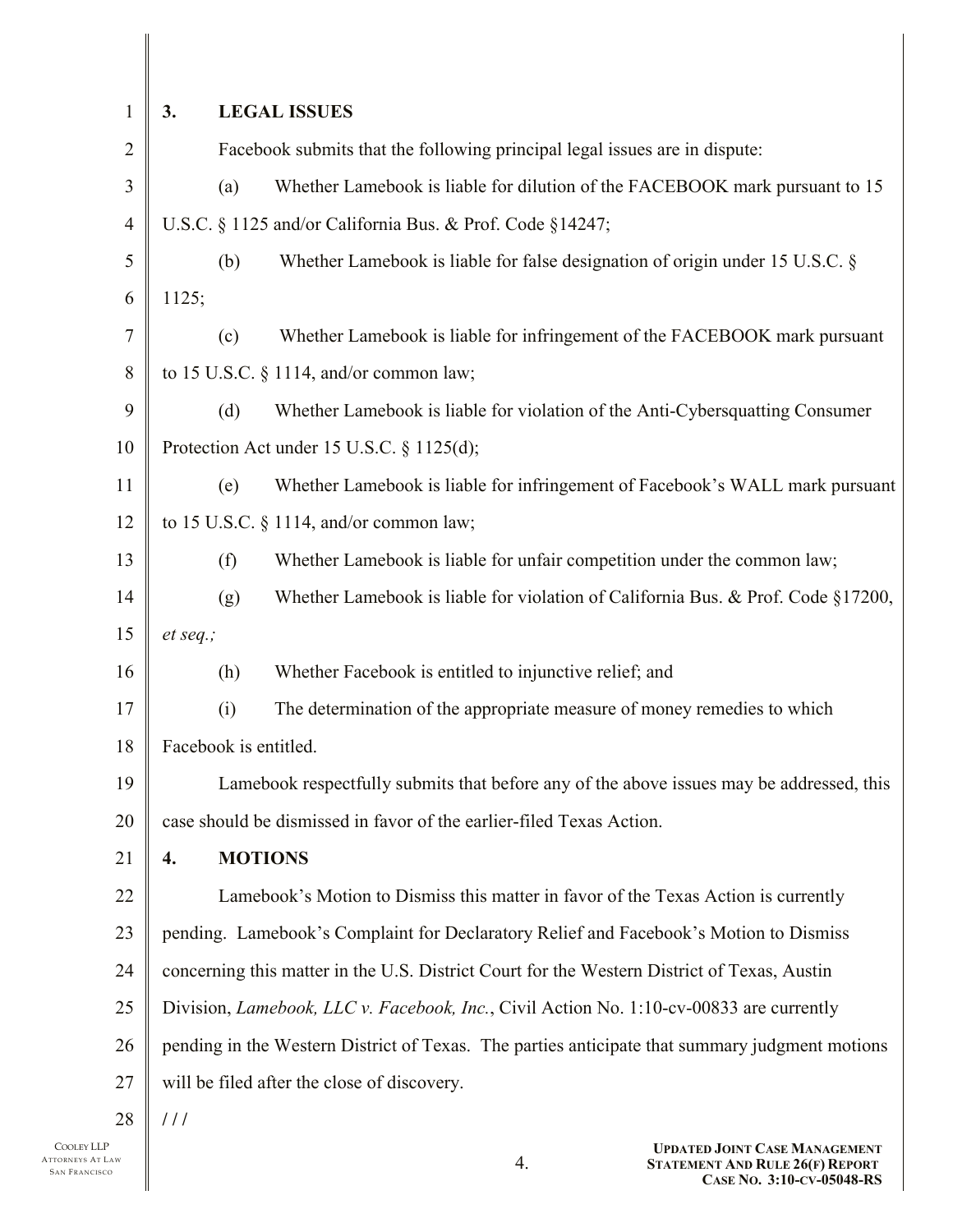1

### **5. AMENDMENT OF PLEADINGS**

2 3 The parties do not anticipate any amendments to its pleadings at this time, but may seek to add additional claims as discovery proceeds.

4

## **6. EVIDENCE PRESERVATION**

5 6 7 8 9 10 The parties have taken reasonable steps to preserve documents relating to the issues presented in the complaint based on their current understanding of the issues. Among other things, the parties have issued document preservation instructions to the key individuals likely to have such documents, directing such individuals to take affirmative steps to preserve such documents, whether in hard copy or electronic form, and to suspend applicable document destruction/deletion policies.

11

12

**7. DISCLOSURES**

The parties exchanged initial disclosures on February 24, 2011.

13 **8. DISCOVERY** 

14 15 16 17 Facebook does not at this time seek any modifications to the scope of discovery as provided under the applicable Federal Rules of Civil Procedure. Facebook proposes pursuing discovery by taking depositions and by serving document requests, interrogatories, and requests for admission, subject to the following discovery plan:

18 19 20 21 (a) Protective Order: A protective order will be necessary due to the sensitive and proprietary information that will be exchanged during discovery. The parties will meet and confer on and submit a proposed stipulated protective order no later than May 13, 2011 in a form that is consistent with the Court's Model Protective Orders.

22 23 24 (b) Privilege Logs: Communications with outside litigation counsel related to this specific action and work product prepared by outside litigation related to this specific action do not need to be logged.

25 26 27 28 (c) Production: The parties will produce documents and other electronically stored information electronically (e.g., on compact discs) in single-page TIFF format with corresponding text files and Concordance compatible load files, or in native format. To the extent either party believes, on a case-by-case basis, that documents should be produced in an alternative format, the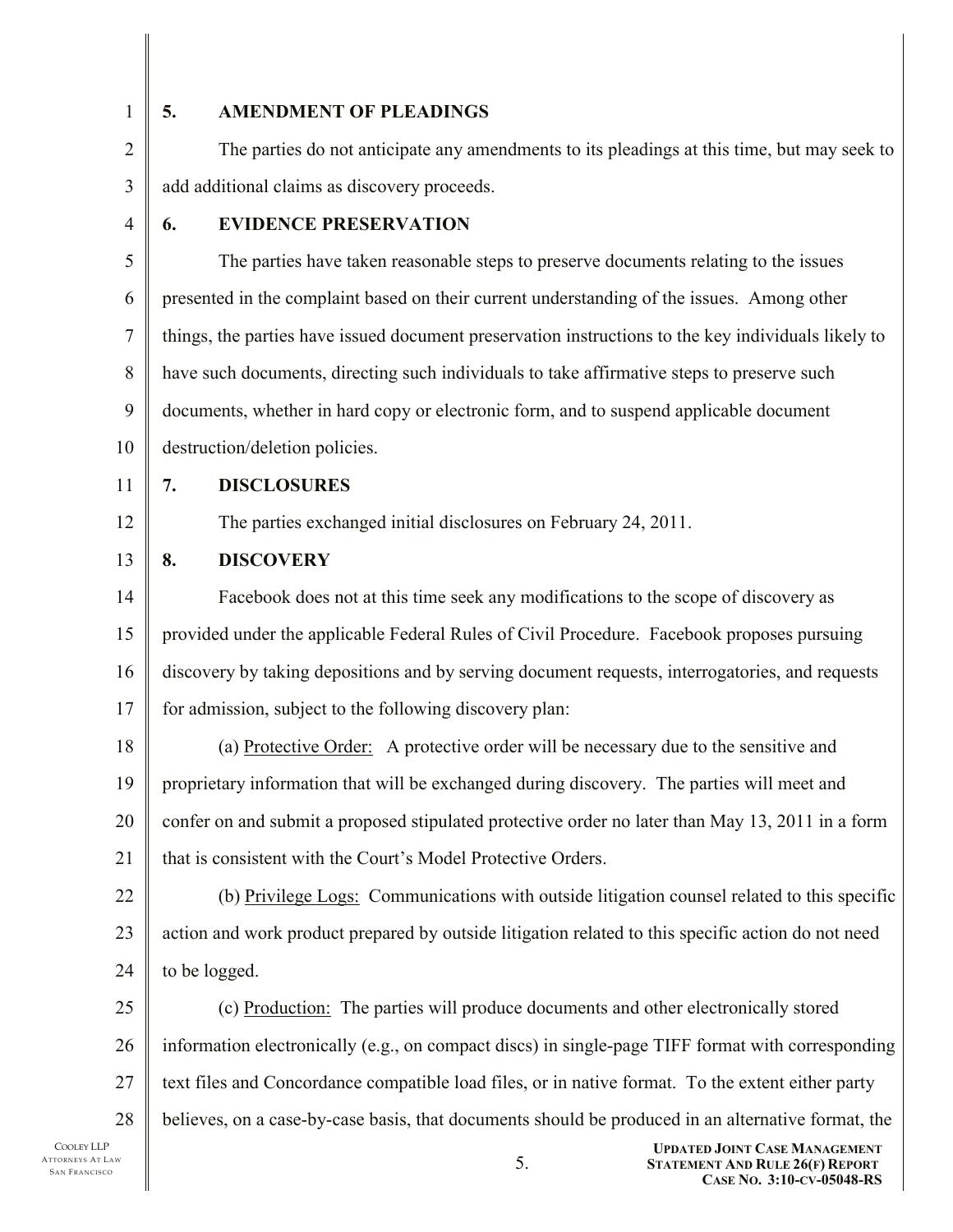1 2 3 4 parties will meet and confer in good faith concerning such alternative production arrangements. The parties will also meet and confer in good faith to ensure that the format of each party's production is compatible with the technical requirements of the receiving party's document management system.

5

## **9. CLASS ACTIONS**

This case is not a class action.

7

6

# **10. RELATED CASES**

8 9 10 11 Lamebook has filed a declaratory relief action against Facebook concerning this matter in the U.S. District Court for the Western District of Texas, Austin Division, *Lamebook, LLC v. Facebook, Inc.*, Civil Action No. 1:10-cv-00833. Facebook has filed a motion to dismiss that action. That motion is currently pending.

#### 12 **11. RELIEF**

13 14 15 16 17 18 19 Facebook seeks judgment that Lamebook has infringed and continues to infringe the FACEBOOK and WALL marks. Facebook seeks a determination that Lamebook's acts of infringement have been and are willful. Facebook further seeks judgment that Lamebook has diluted and continues to dilute the FACEBOOK mark. Facebook further seeks judgment that Lamebook has violated federal and state laws prohibiting unfair competition and false designation of origin, and that Lamebook's registration of the lamebook.com domain was in violation of the Anti-Cybersquatting Consumer Protection Act.

20 21 22 23 24 25 26 27 28 Facebook seeks a permanent injunction, treble damages and attorney's fees, compensatory and/or statutory damages, and an accounting and disgorgement of Lamebook's revenues and profits derived from its wrongful use of the infringing trademark. Facebook also seeks an order requiring Lamebook to (a) transfer the lamebook.com domain name and all other infringing domain names to Facebook; and (b) deliver up all promotional materials bearing the infringing trademark. Finally, Facebook seeks an order requiring Lamebook to abandon all pending trademark applications for the Lamebook mark, and/or deeming Lamebook's pending Lamebook application void *ab initio*. Facebook also seeks such other relief at law and in equity as the Court may deem just and proper.

COOLEY LLP ATTORNEYS AT LAW SAN FRANCISCO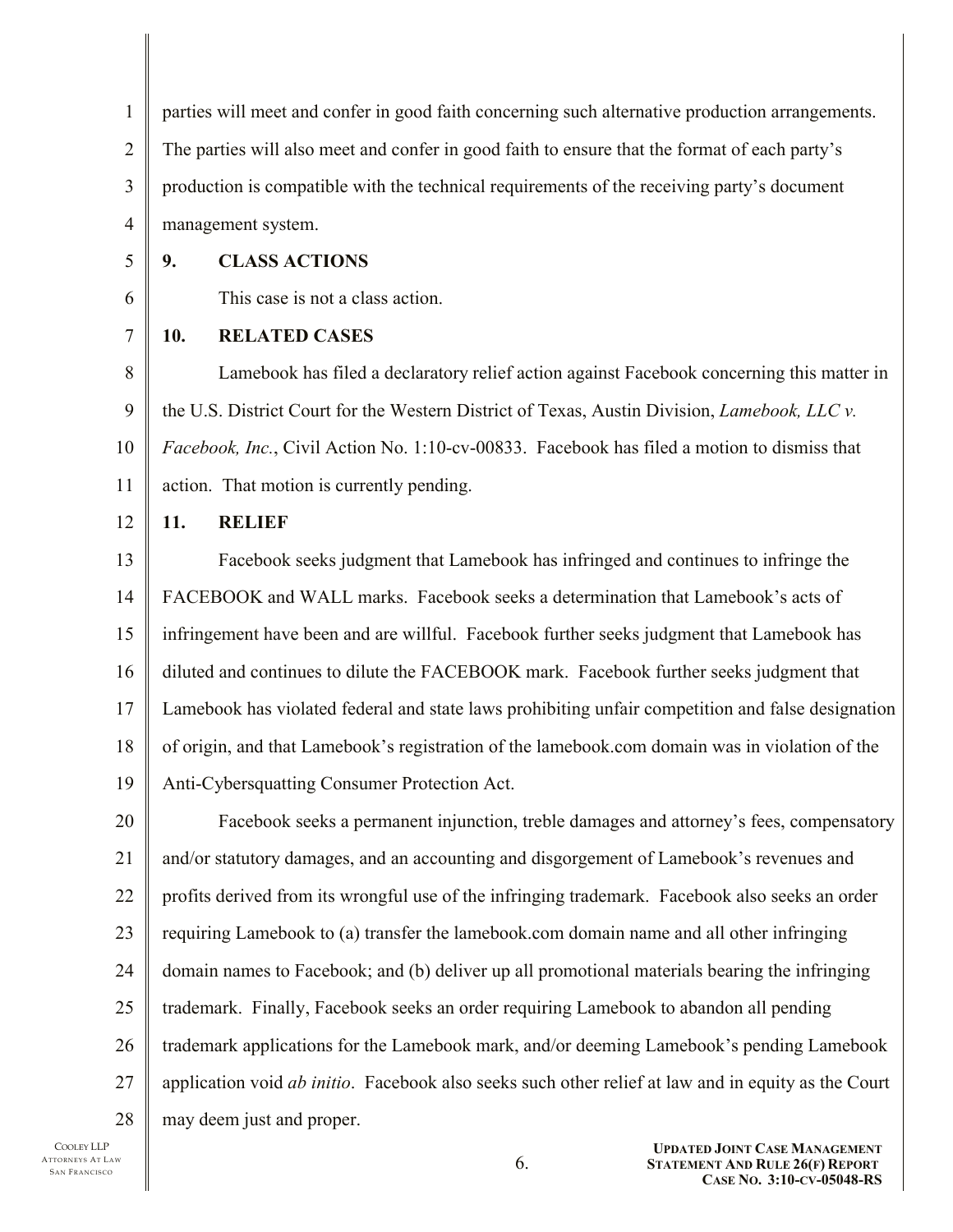| $\mathbf{1}$   | Because Lamebook has moved to dismiss this action in favor of the earlier-filed Texas             |                                                                                                    |  |
|----------------|---------------------------------------------------------------------------------------------------|----------------------------------------------------------------------------------------------------|--|
| $\overline{2}$ | Action, it has not filed an Answer or Counterclaims, and has not yet identified any relief it may |                                                                                                    |  |
| 3              | seek.                                                                                             |                                                                                                    |  |
| $\overline{4}$ | 12.                                                                                               | <b>SETTLEMENT AND ADR</b>                                                                          |  |
| 5              |                                                                                                   | The parties have met and conferred regarding ADR pursuant to Civil L.R. 16-8 and ADR               |  |
| 6              |                                                                                                   | L.R. 3-5 but were unable to reach an agreement on ADR. The Court's ADR unit held a                 |  |
| $\tau$         | conference call with the parties on April 28, 2011. A further ADR conference call has been        |                                                                                                    |  |
| 8              | scheduled for June 2, 2011.                                                                       |                                                                                                    |  |
| 9              | 13.<br><b>CONSENT TO MAGISTRATE JUDGE FOR ALL PURPOSES</b>                                        |                                                                                                    |  |
| 10             |                                                                                                   | Facebook has declined to have this case proceed before a magistrate judge.                         |  |
| 11             | 14.                                                                                               | <b>OTHER PREFERENCES</b>                                                                           |  |
| 12             |                                                                                                   | The parties do not believe that this case is suitable for reference to binding arbitration or      |  |
| 13             | to a Special Master. This case is also inappropriate for reference to the Judicial Panel on       |                                                                                                    |  |
| 14             | Multidistrict Litigation at this time.                                                            |                                                                                                    |  |
| 15             | 15.                                                                                               | <b>NARROWING OF ISSUES</b>                                                                         |  |
| 16             |                                                                                                   | The parties are not aware of any issues that can be narrowed by agreement or by motion             |  |
| 17             |                                                                                                   | and do not have any suggestions to expedite the presentation of evidence at this time. The parties |  |
| 18             |                                                                                                   | anticipate that as discovery proceeds, the issues for trial may be narrowed.                       |  |
| 19             | 16.                                                                                               | <b>EXPEDITED SCHEDULE</b>                                                                          |  |
| 20             |                                                                                                   | At this time, the parties do not believe that this case is appropriate for expedited               |  |
| 21             | procedure.                                                                                        |                                                                                                    |  |
| 22             | 17.                                                                                               | <b>SCHEDULING</b>                                                                                  |  |
| 23             |                                                                                                   | The parties propose the following schedule:                                                        |  |
| 24             |                                                                                                   | Exchange of Initial Disclosures: February 24, 2011 (completed).                                    |  |
| 25             |                                                                                                   | Initial Case Management Conference (telephonic): May 5, 2011                                       |  |
| 26             |                                                                                                   | Last Day to Amend Pleadings: September 19, 2011                                                    |  |
| 27             |                                                                                                   | Non-Expert Discovery Cutoff: October 31, 2011                                                      |  |
| 28             |                                                                                                   | Designation of Experts and Exchange of Expert Reports: November 21, 2011                           |  |
| AW             |                                                                                                   | <b>UPDATED JOINT CASE MANAGEMENT</b><br>7.<br><b>STATEMENT AND RULE 26(F) REPORT</b>               |  |

 $\mathsf{I}$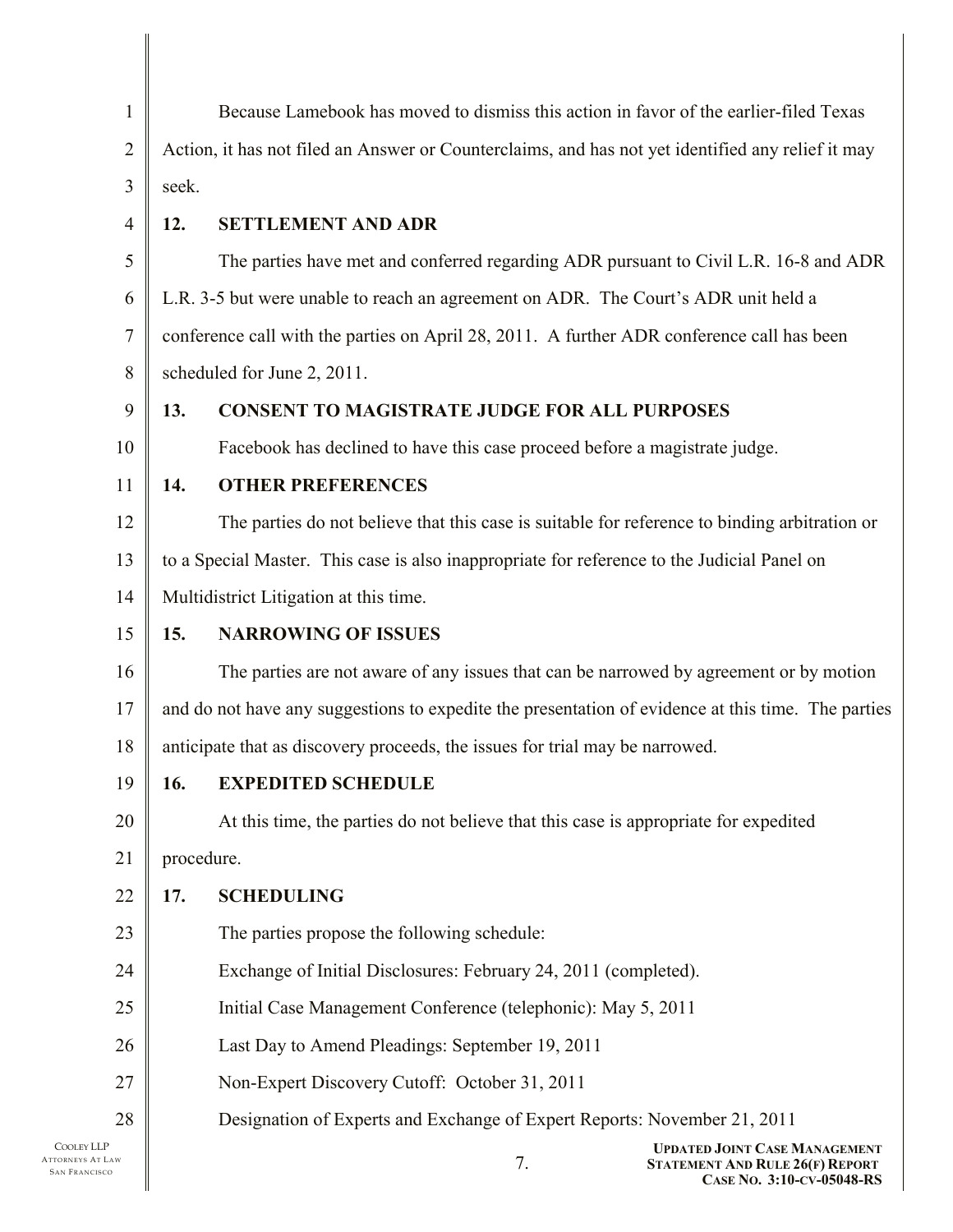| $\mathbf{1}$                                    | Designation of Rebuttal Expert Witnesses and Exchange of Rebuttal Expert Reports:                              |                                                                     |
|-------------------------------------------------|----------------------------------------------------------------------------------------------------------------|---------------------------------------------------------------------|
| $\overline{2}$                                  | December 19, 2011                                                                                              |                                                                     |
| 3                                               | Expert Discovery Cutoff: January 16, 2012                                                                      |                                                                     |
| $\overline{4}$                                  | Last Day to File Dispositive Motions: February 6, 2012                                                         |                                                                     |
| 5                                               | Pretrial Conference: March 5, 2012                                                                             |                                                                     |
| 6                                               | Trial: March 19, 2012                                                                                          |                                                                     |
| $\overline{7}$                                  | <b>TRIAL</b><br>18.                                                                                            |                                                                     |
| 8                                               | Facebook has demanded a jury trial. At this time, Facebook estimates that the length of                        |                                                                     |
| 9                                               | trial is likely to be 5-10 court days. Lamebook estimates that the length of trial is likely to be 3-5         |                                                                     |
| 10                                              | court days.                                                                                                    |                                                                     |
| 11                                              | 19.<br><b>DISCLOSURE OF NON-PARTY INTERESTED ENTITIES OR PERSONS</b>                                           |                                                                     |
| 12                                              | Facebook filed its disclosure of non-party interested entities at the time of filing its                       |                                                                     |
| 13                                              | complaint. Lamebook has no parent and no publicly held company directly or indirectly owns                     |                                                                     |
| 14                                              | 10% or more of Lamebook, LLC's stock.                                                                          |                                                                     |
| 15                                              | 20.<br><b>OTHER MATTERS</b>                                                                                    |                                                                     |
| 16                                              | The parties agree to service by electronic mail pursuant to Federal Rule of Civil Procedure<br>$59(b)(2)(E)$ . |                                                                     |
| 17                                              | Dated: April 28, 2011                                                                                          | <b>COOLEY LLP</b><br>MICHAEL G. RHODES (116127)                     |
| 18                                              |                                                                                                                | GAVIN L. CHARLSTON (253899)<br><b>ANNE H. PECK (124790)</b>         |
| 19                                              |                                                                                                                | JEFFREY T. NORBERG (215087)                                         |
| 20                                              |                                                                                                                | /s/ Jeffrey T. Norberg<br>Jeffrey T. Norberg (215087)               |
| 21                                              |                                                                                                                | <b>Attorneys for Plaintiff</b><br>FACEBOOK, INC.                    |
| 22                                              |                                                                                                                |                                                                     |
| 23                                              |                                                                                                                | <b>DURIE TANGRI LLP</b><br>MARK A. LEMLEY (SBN 155830)              |
| 24                                              |                                                                                                                | JOSEPH C. GRATZ (SBN 240676)                                        |
| 25                                              |                                                                                                                | /s/ Joseph C. Gratz                                                 |
| 26                                              |                                                                                                                | Joseph C. Gratz (240676)<br>Attorneys for Defendant                 |
| 27                                              |                                                                                                                | LAMEBOOK, LLC                                                       |
| 28<br><b>COOLEY LLP</b>                         |                                                                                                                | <b>UPDATED JOINT CASE MANAGEMENT</b>                                |
| <b>ATTORNEYS AT LAW</b><br><b>SAN FRANCISCO</b> | 8.                                                                                                             | <b>STATEMENT AND RULE 26(F) REPORT</b><br>CASE NO. 3:10-CV-05048-RS |